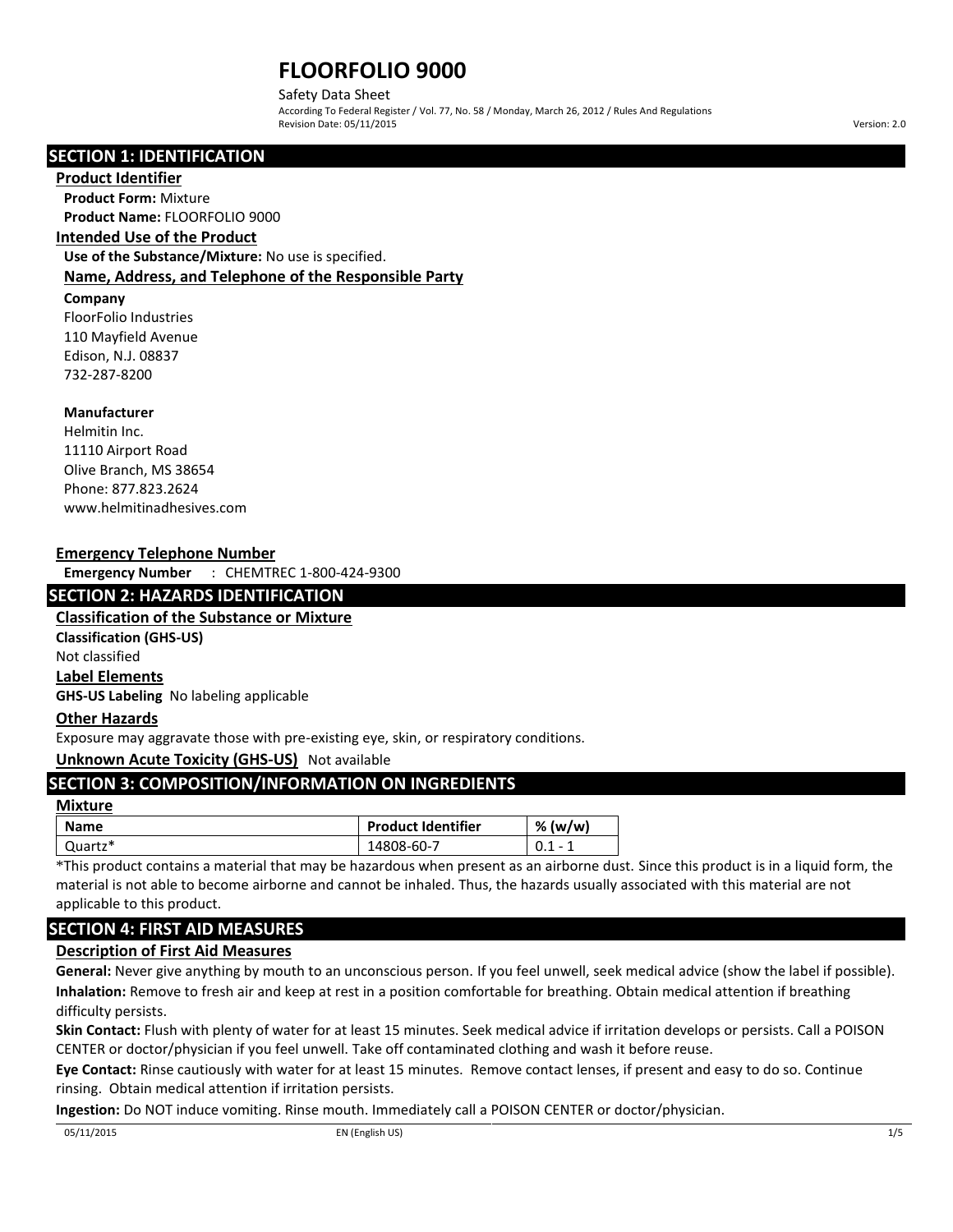## Safety Data Sheet

According To Federal Register / Vol. 77, No. 58 / Monday, March 26, 2012 / Rules And Regulations

# **Most Important Symptoms and Effects Both Acute and Delayed**

**General:** None expected under normal conditions of use.

**Inhalation:** May cause respiratory irritation.

**Skin Contact:** May cause mild skin irritation.

**Eye Contact:** May cause minor eye irritation.

**Ingestion:** Ingestion is likely to be harmful or have adverse effects.

**Chronic Symptoms:** None expected under normal conditions of use.

## **Indication of Any Immediate Medical Attention and Special Treatment Needed**

If you feel unwell, seek medical advice (show the label where possible).

# **SECTION 5: FIRE-FIGHTING MEASURES**

# **Extinguishing Media**

**Suitable Extinguishing Media:** Use extinguishing media appropriate for surrounding fire.

**Unsuitable Extinguishing Media:** Do not use a heavy water stream. Use of heavy stream of water may spread fire.

# **Special Hazards Arising From the Substance or Mixture**

**Fire Hazard:** Product is not flammable.

**Explosion Hazard:** Product is not explosive.

**Reactivity:** Hazardous reactions are unlikely to occur under normal circumstances.

## **Advice for Firefighters**

**Precautionary Measures Fire:** Exercise caution when fighting any chemical fire. Under fire conditions, hazardous fumes will be present.

**Firefighting Instructions:** Use water spray or fog for cooling exposed containers. Do not allow run-off from firefighting to enter drains or water courses. Do not breathe fumes from fires or vapors from decomposition.

**Protection During Firefighting:** Do not enter fire area without proper protective equipment, including respiratory protection.

**Hazardous Combustion Products**: Under fire conditions this material may produce hazardous carbon dioxide (CO2), carbon monoxide (CO), various low molecular weight hydrocarbons, and smoke.

**Other Information:** Refer to Section 9 for flammability properties.

### **Reference to Other Sections**

Refer to section 9 for flammability properties.

# **SECTION 6: ACCIDENTAL RELEASE MEASURES**

# **Personal Precautions, Protective Equipment and Emergency Procedures**

**General Measures:** Avoid all contact with skin, eyes, or clothing. Do not breathe vapor, mist, spray.

### **For Non-Emergency Personnel**

**Protective Equipment:** Use appropriate personal protection equipment (PPE).

**Emergency Procedures:** Evacuate unnecessary personnel.

### **For Emergency Personnel**

**Protective Equipment:** Equip cleanup crew with proper protection.

**Emergency Procedures:** Upon arrival at the scene, a first responder is expected to recognize the presence of dangerous goods,

protect oneself and the public, secure the area, and call for the assistance of trained personnel as soon as conditions permit. **Environmental Precautions**

Prevent entry to sewers and public waters. Notify authorities if liquid enters sewers or public waters.

### **Methods and Material for Containment and Cleaning Up**

**For Containment:** Contain any spills with dikes or absorbents to prevent migration and entry into sewers or streams.

**Methods for Cleaning Up:** Place absorbed material in closed containers for disposal. Clean up spills immediately and dispose of waste safely. Notify authorities if product enters sewers or public waters.

# **Reference to Other Sections**

See Section 8, Exposure Controls and Personal Protection. See Section 13, Disposal Considerations.

# **SECTION 7: HANDLING AND STORAGE**

# **Precautions for Safe Handling**

**Hygiene Measures:** Handle in accordance with good industrial hygiene and safety procedures. Wash hands and other exposed areas with mild soap and water before eating, drinking or smoking and when leaving work.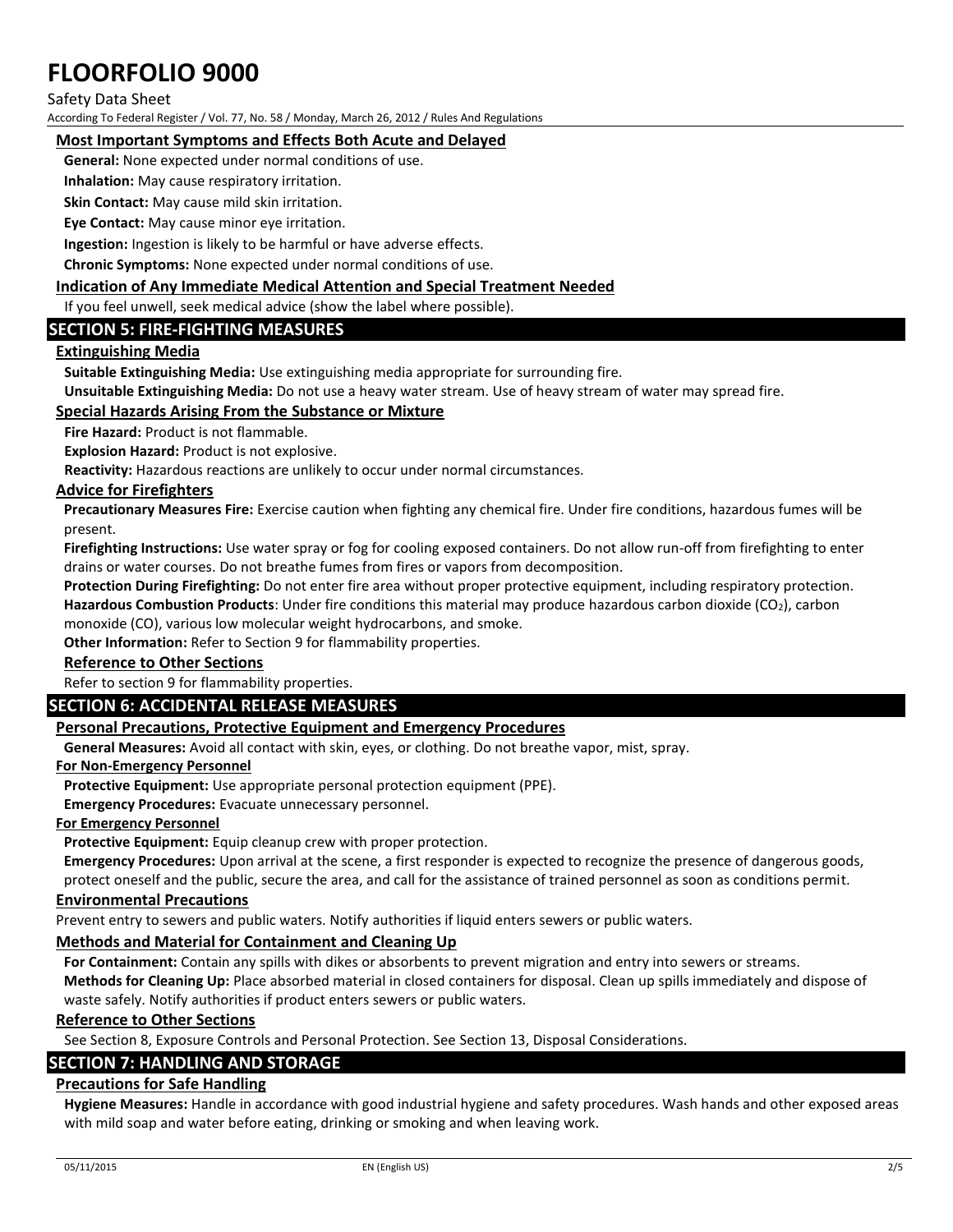### Safety Data Sheet

According To Federal Register / Vol. 77, No. 58 / Monday, March 26, 2012 / Rules And Regulations

## **Conditions for Safe Storage, Including Any Incompatibilities**

**Technical Measures:** Comply with applicable regulations.

**Storage Conditions:** Store in a dry, cool and well-ventilated place. Keep container closed when not in use. Keep/Store away from direct sunlight, extremely high or low temperatures and incompatible materials.

**Incompatible Materials:** Strong acids. Strong bases. Strong oxidizers.

**Specific End Use(s)**

No use is specified.

# **SECTION 8: EXPOSURE CONTROLS/PERSONAL PROTECTION**

## **Control Parameters**

For substances listed in section 3 that are not listed here, there are no established Exposure limits from the manufacturer, supplier, importer, or the appropriate advisory agency including: ACGIH (TLV), NIOSH (REL), OSHA (PEL), Canadian provincial governments, or the Mexican government

## **Exposure Controls**

**Appropriate Engineering Controls:** Ensure adequate ventilation, especially in confined areas. Emergency eye wash fountains and safety showers should be available in the immediate vicinity of any potential exposure. Ensure all national/local regulations are observed.

**Personal Protective Equipment:** Protective goggles. Gloves. Protective clothing.



**Materials for Protective Clothing:** Chemically resistant materials and fabrics.

**Hand Protection:** Wear chemically resistant protective gloves.

**Eye Protection:** Chemical goggles or safety glasses.

**Skin and Body Protection:** Wear suitable protective clothing.

**Respiratory Protection:** Use a NIOSH-approved respirator or self-contained breathing apparatus whenever exposure may exceed established Occupational Exposure Limits.

**Environmental Exposure Controls:** Do not allow the product to be released into the environment.

**Consumer Exposure Controls:** Do not eat, drink or smoke during use

# **SECTION 9: PHYSICAL AND CHEMICAL PROPERTIES**

**Information on Basic Physical and Chemical Properties**

| <b>Physical State</b>                  | $\bullet$            | Paste                                        |
|----------------------------------------|----------------------|----------------------------------------------|
| Appearance                             | ٠                    | Off White paste                              |
| Odor                                   | ٠                    | Mild odor                                    |
| <b>Odor Threshold</b>                  |                      | Not available                                |
| рH                                     | ÷                    | $9.0 - 10.0$                                 |
| <b>Evaporation Rate</b>                | $\bullet$            | Not available                                |
| <b>Melting Point</b>                   |                      | Not available                                |
| <b>Freezing Point</b>                  | $\ddot{\phantom{a}}$ | $\approx$ 32 °F (0 °C)                       |
| <b>Boiling Point</b>                   | $\ddot{\cdot}$       | $\approx$ 212 °F (100.00 °C) (aqueous phase) |
| <b>Flash Point</b>                     | ٠                    | None                                         |
| <b>Auto-ignition Temperature</b>       | $\bullet$            | Not available                                |
| <b>Decomposition Temperature</b>       | $\bullet$            | Not available                                |
| Flammability (solid, gas)              | $\ddot{\cdot}$       | Not available                                |
| <b>Lower Flammable Limit</b>           | $\ddot{\cdot}$       | None                                         |
| Upper Flammable Limit                  | $\ddot{\cdot}$       | None                                         |
| <b>Vapor Pressure</b>                  |                      | Same as Water                                |
| <b>Relative Vapor Density at 20 °C</b> |                      | Same as Water                                |
| <b>Relative Density</b>                |                      | Not available                                |
| <b>Specific Gravity</b>                | $\ddot{\cdot}$       | 1.1648                                       |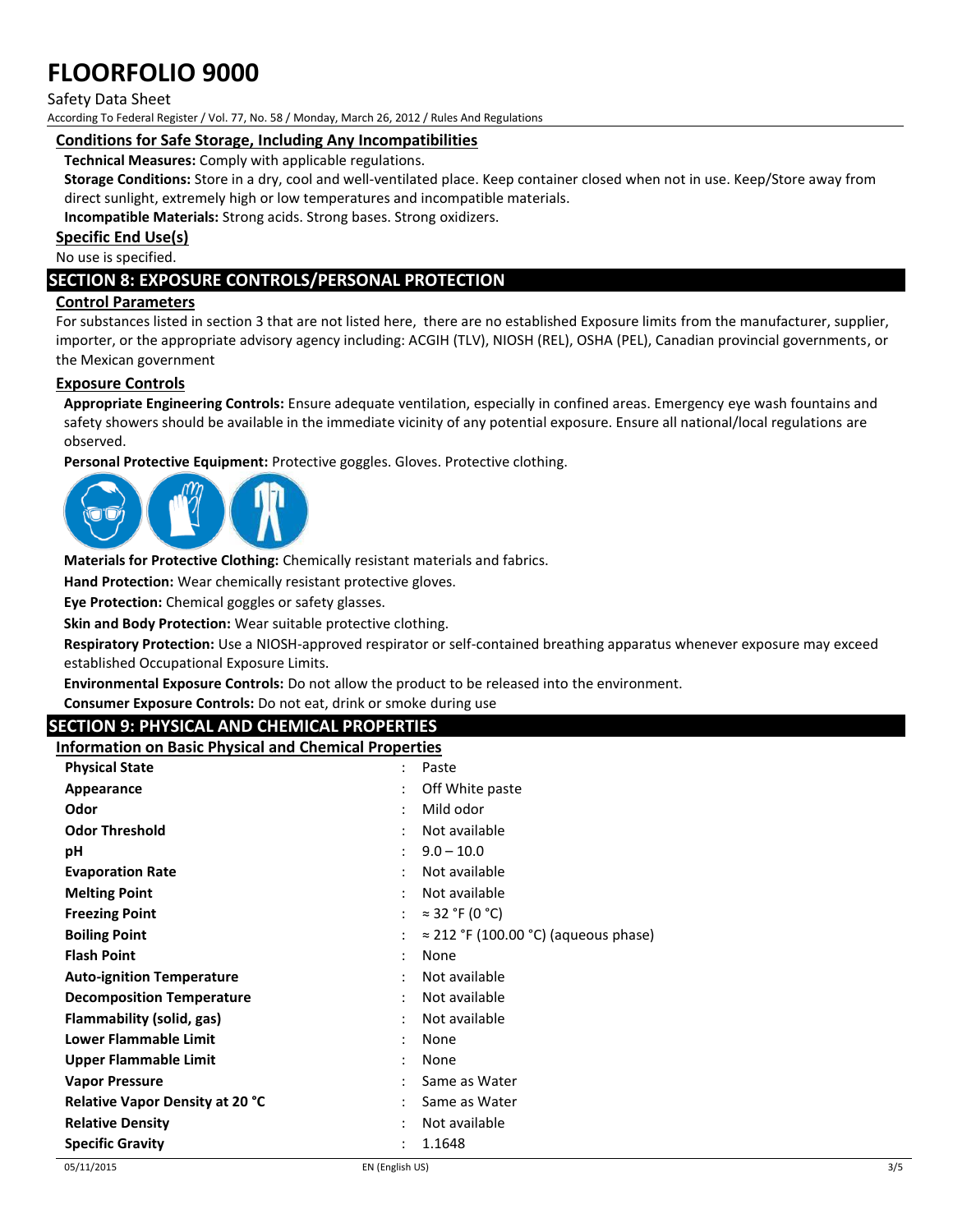#### Safety Data Sheet

According To Federal Register / Vol. 77, No. 58 / Monday, March 26, 2012 / Rules And Regulations

| Solubility                                               | Not available                                                         |
|----------------------------------------------------------|-----------------------------------------------------------------------|
| <b>Partition Coefficient: N-Octanol/Water</b>            | Not available                                                         |
| <b>Viscosity</b>                                         | Not available                                                         |
| <b>Explosion Data - Sensitivity to Mechanical Impact</b> | Not expected to present an explosion hazard due to mechanical impact. |
| <b>Explosion Data - Sensitivity to Static Discharge</b>  | Not expected to present an explosion hazard due to static discharge.  |
| VOC Content (SCAQMD Rule 1168)                           | : $\lt 1$ g/L                                                         |

# **SECTION 10: STABILITY AND REACTIVITY**

**Reactivity:** Hazardous reactions will not occur under normal conditions.

**Chemical Stability:** Stable under recommended handling and storage conditions (see section 7).

**Possibility of Hazardous Reactions:** Hazardous polymerization will not occur.

**Conditions to Avoid:** Direct sunlight. Extremely high or low temperatures. Incompatible materials.

**Incompatible Materials:** Strong acids, strong bases, strong oxidizers.

Hazardous Decomposition Products: Carbon oxides (CO, CO<sub>2</sub>).

# **SECTION 11: TOXICOLOGICAL INFORMATION**

## **Information on Toxicological Effects - Product**

**LD50 and LC50 Data:** Not available **Skin Corrosion/Irritation:** Not classified **pH:** 7.5 - 10 **Serious Eye Damage/Irritation:** Not classified **pH:** 7.5 - 10 **Respiratory or Skin Sensitization:** Not classified **Germ Cell Mutagenicity:** Not classified **Teratogenicity:** Not available**Carcinogenicity:** Not classified **Specific Target Organ Toxicity (Repeated Exposure):** Not classified **Reproductive Toxicity:** Not classified **Specific Target Organ Toxicity (Single Exposure):** Not classified **Aspiration Hazard:** Not classified **Symptoms/Injuries After Inhalation:** May cause respiratory irritation. **Symptoms/Injuries After Skin Contact:** May cause mild skin irritation. **Symptoms/Injuries After Eye Contact:** May cause minor eye irritation. **Symptoms/Injuries After Ingestion:** Ingestion is likely to be harmful or have adverse effects. **Chronic Symptoms:** None expected under normal conditions of use. **Information on Toxicological Effects - Ingredient(s) Acute Toxicity:** Not classified

**LD50 and LC50 Data:**

# **SECTION 12: ECOLOGICAL INFORMATION**

**Toxicity No additional information available**

**Persistence and Degradability** Not available

## **Bioaccumulative Potential**

**Mobility in Soil** Not available

**Other Adverse Effects**

**Other Information:** Avoid release to the environment.

# **SECTION 13: DISPOSAL CONSIDERATIONS**

**Waste Disposal Recommendations:** Dispose of waste material in accordance with all local, regional, national, provincial, territorial and international regulations.

**Ecology – Waste Materials:** Avoid release to the environment.